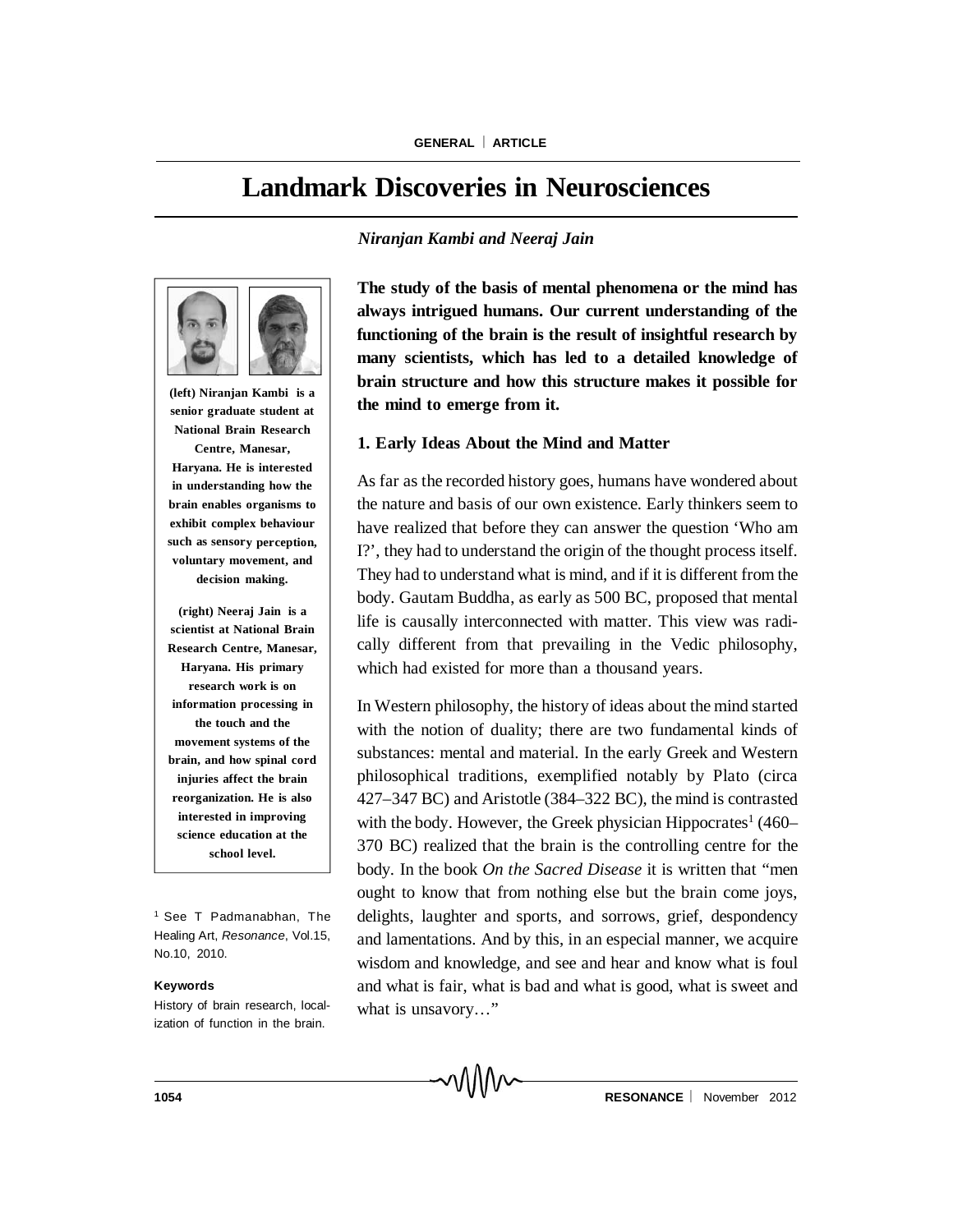Herophilus, a follower of Hippocrates, described the structure of parts of the brain, nerves and tendons and parts of the eye, since by then human dissection had become acceptable. Erasistratus had even done comparative studies across different species; he associated the size of cerebellum with the ability to run fast, and the complexity of the cerebral convolutions with intellect, thus beginning the ideas of the localization of function in the brain.

However, these ideas were not pursued further for a long time to come because of the influence of great thinkers like Aristotle who believed that the heart, rather than the brain, is the seat of intelligence and emotions. Aristotle also believed that functions of the brain were localized in the cavities of the brain or ventricles, rather than the physical part of the brain. It took a long time before we arrived at the modern view of the brain structure and function. Here we briefly recount the history of the development of four landmark ideas that laid the foundation of most of our modern understanding of the brain function, recalling contributions of some of the pioneers, which lead to these developments.

## **2. Specific Functions are Localized in Specific Parts of the Brain**.

After Hirophilus' time the idea that different functions are located in different physical parts of the brain was not developed further through the periods of later Greek rulers, the Roman Empire, the period of great influence of the Church until the end of the dark ages, the Renaissance and even early post-Renaissance years. During these times there were long periods of ban on human dissection hampering scientific investigations of brain structure and function. More specific ideas about the localization of function started to develop in the eighteenth century with experiments by a French physiologist Julien Jean César Legallois who showed a respiratory centre in a part of the brain called 'medulla', and that sensory and motor functions were ascribed to different spinal roots.

### **Erasistratus**

associated the size of cerebellum with the ability to run fast, and the complexity of the cerebral convolutions with intellect, thus begin- ning the ideas of the localization of function in the brain.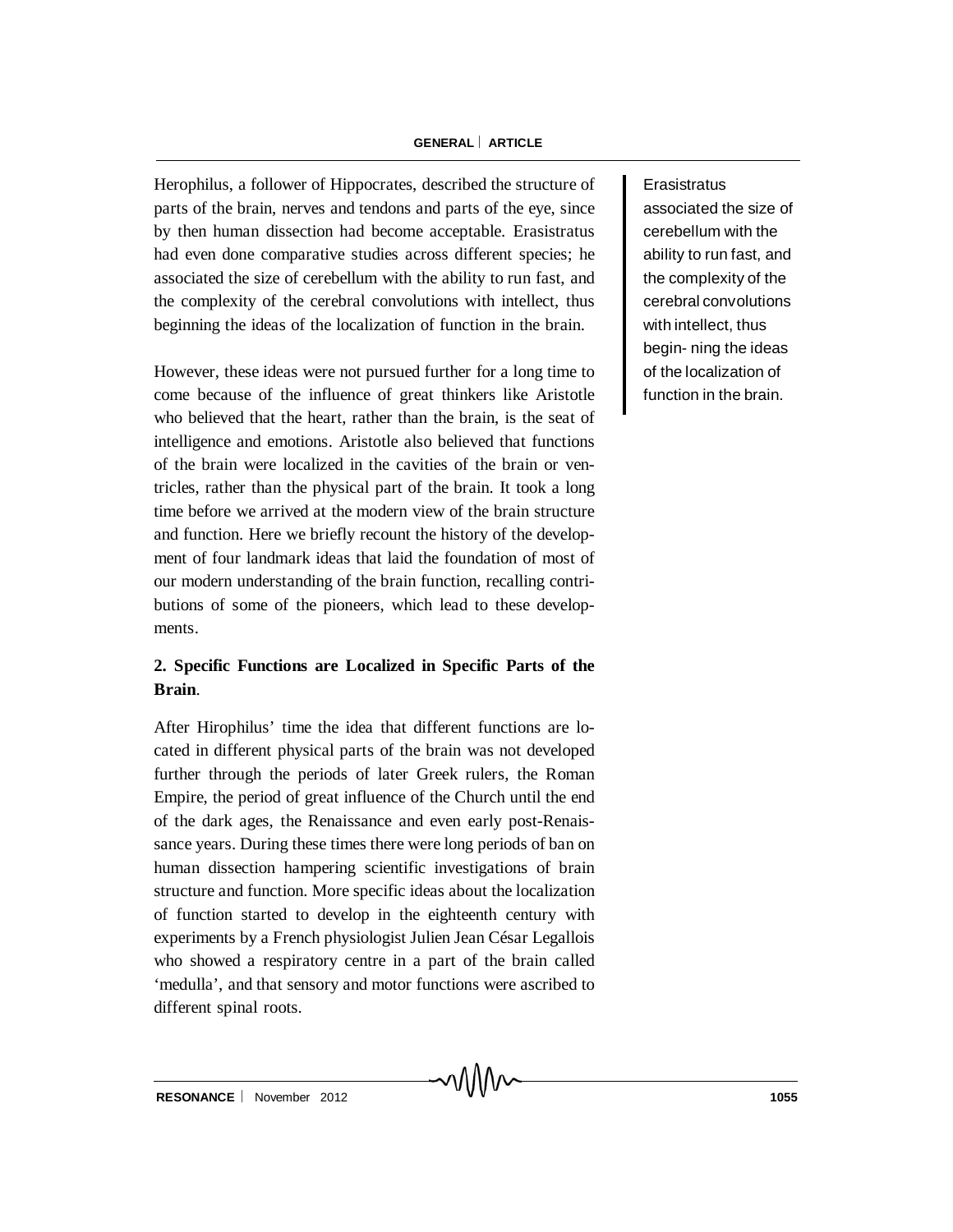Franz Josef Gall, a German physician and neuro-anatomist propounded a radical view in the 1800s that all behaviour and mental functions might be the result of specific processes in specific regions of the brain. Ideas about the localization of function in the recent times initially came from the work of Franz Josef Gall, a German physician and neuro-anatomist who propounded a radical view in the 1800s that all behaviour and mental functions might be the result of specific processes in specific regions of the brain. He proposed that brain regions can increase in size with more usage, just as the muscle mass adds up with exercise. This increase in size, according to Gall, in turn leads to bumps and ridges on the skull. This view of mental functions based on the bumps on the skull has been referred to as phrenology. Although the idea of predicting mental abilities and personalities based on bumps on the head fell into disrepute, mainly because of its misuse by crooks to fool people and to justify continuation of the class and race based discrimination, it laid a foundation for ideas of localization of the brain function, which remains an active area of research in neuroscience till date. These ideas also started a debate between localizationists (Gall and his followers) and holists (scientists who believed that behavior is the result of the processes which are distributed throughout the brain) about the validity of this hypothesis. Major results in favour of localization of function were published by the French neurologist Paul Broca in 1861, who reported that damage to a particular area in the left half of the brain resulted in the loss of speech showing that there was a 'speech center' in the brain. Broca discovered this by studying a patient, Leborgne, also known as Tan, who could not speak. Postmortem examination of Leborgne's, brain showed damage to a specific region of the left frontal lobe. This speech area has been named after him as the Broca's area. Broca's meticulous note-taking with detailed descriptions of his observations helped in getting his ideas accepted by the scientific community. Around the same time a German physician, Carl Wernicke, described another area involved in speech comprehension which is now called Wernicke's area.

The next major breakthrough in cortical localization came a few years later from the experiments on dogs conducted by Eduard Hitzig and Gustav Fritsch in 1870. Their laboratory for these experiments was a dressing table in a bedroom of Hitzig's house

∧∧∧∧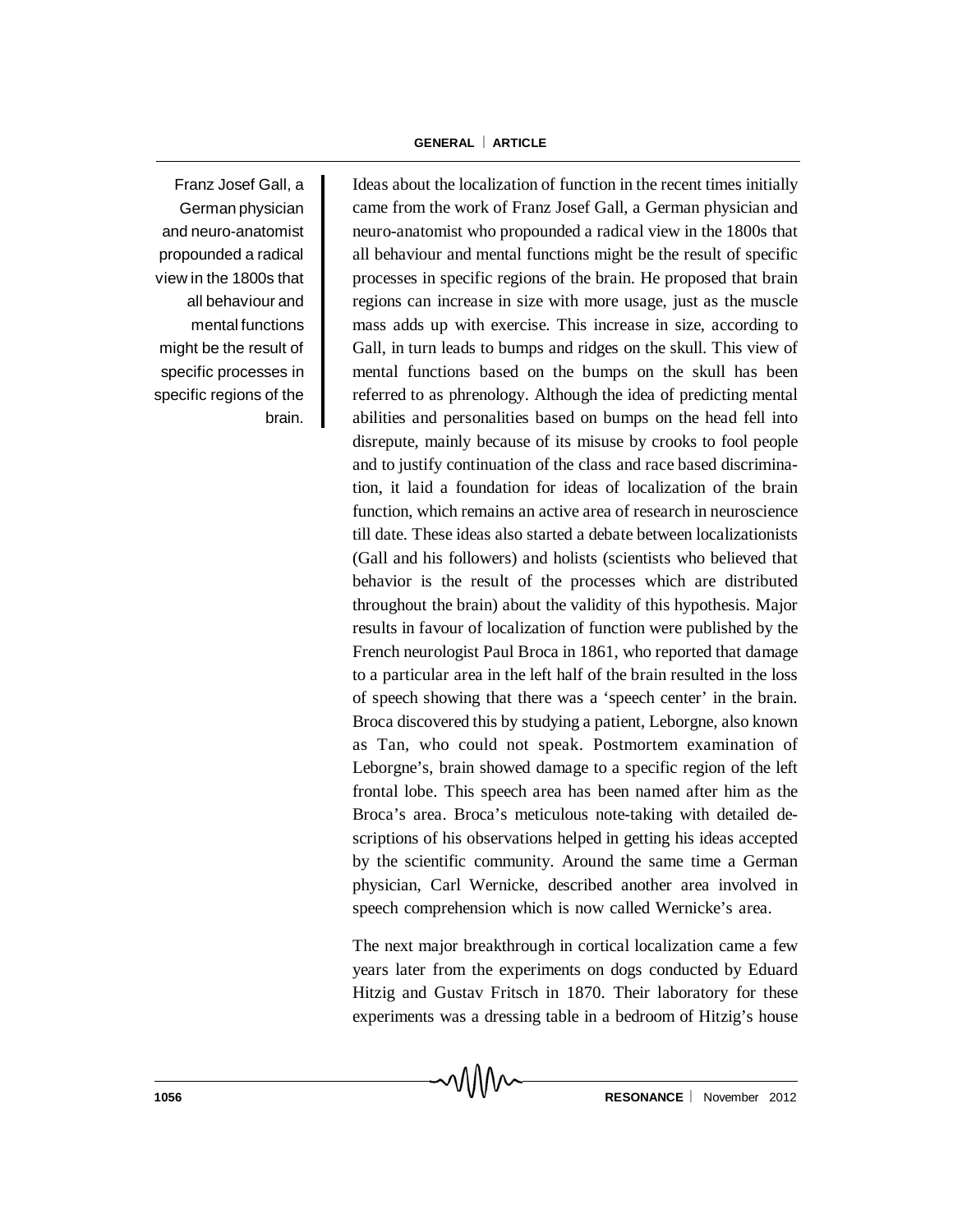in Berlin. They applied low currents to parts of the cortex and showed that stimulation of specific parts of the brain resulted in movements of specific body parts such as leg, face, neck, forelimb of the opposite side of the body. Thus, they not only localized a movement area in the brain, but also took it one step further to show that within the movement area there are different regions that produce movements of different parts of the body. Other main contributors to these ideas around that time included Robert Todd, Luigi Rolando and John Hughlings Jackson.

Hitzig and Fritsch's study unleashed a flurry of experimental activity to discover areas of the brain responsible for movement and sensation. Sir David Ferrier and Roberts Bartholow were most notable for their study of the motor cortex. Bartholow, a professor of medicine in Cincinnati, Ohio demonstrated existence of the movement area in the human brain in 1874.

Following the proposal of a language area by Broca's clinical studies and experimental demonstration of movement area by Hitzig, Fritsch and others, interest shifted to determining if there are specialized areas in the brain for different sensations. This required an entirely new set of techniques called electrophysiological recordings, i.e., recording electrical activity of neurons as they respond to sensory inputs coming from the sense organs.

**Figure 1.** This figure shows how ideas about the brain areas responsible for higher cognitive functions have changed from the time of Gall's phrenology (left) to the present day understanding of some of these functions inferred using modern techniques (right).



**RESONANCE** November 2012 **1057 1057**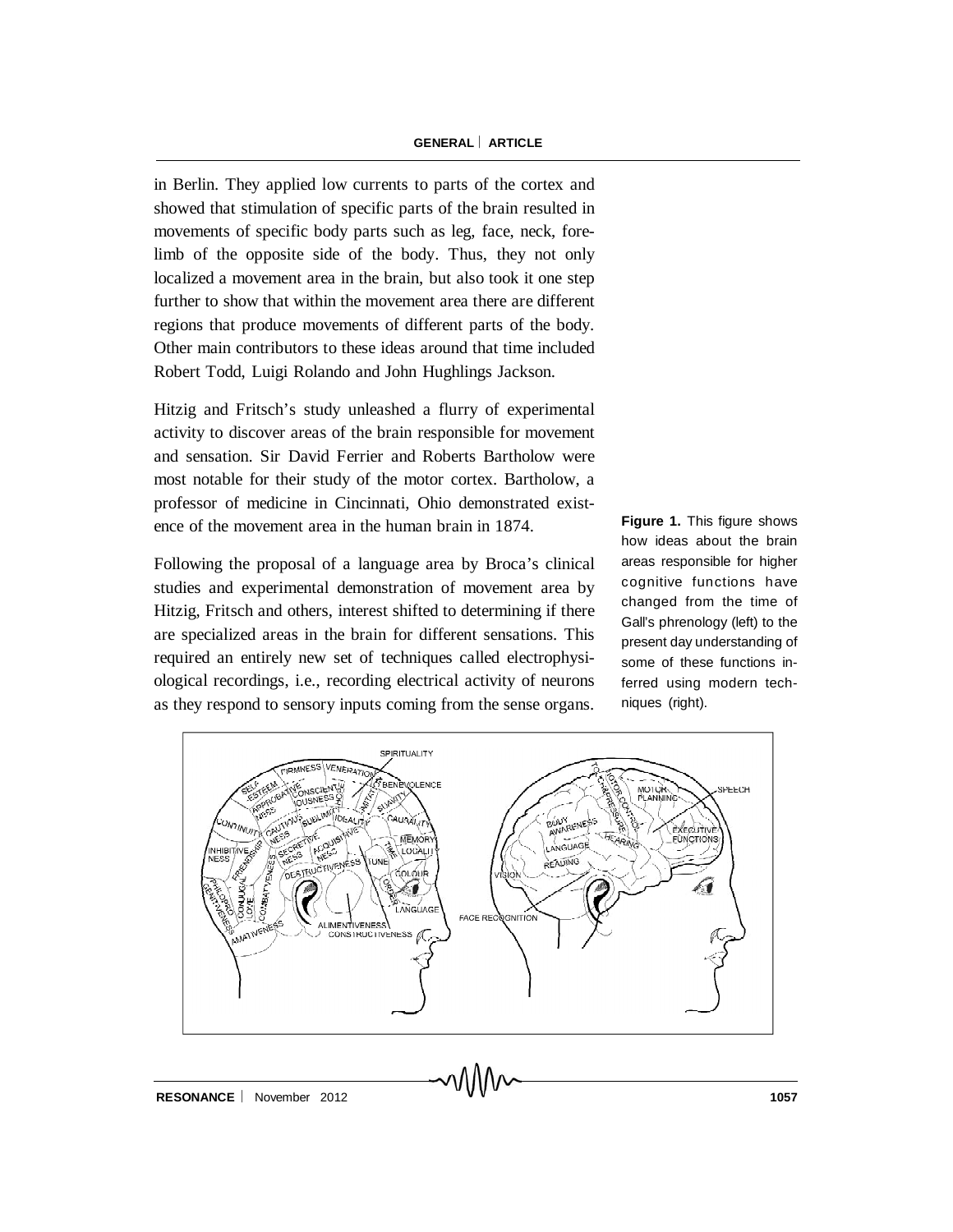Richard Canton, Ernst Fleischl von Marxov, Adolf Beck and Hans Berger were the early pioneers who, during a period spanning more than six decades from 1870's to 1920's, showed that electrical current can be recorded from the brain, and that it varies with the state of the activity of the animal.

Penfield stimulated the cerebral cortex and found for the first time sensory, motor and language areas in the brain electrophysiologically. On rare occasions, while stimulating the temporal lobes, the patients reported experiencing a coherent recollection of an incident in their past showing that temporal lobes might be critical for memory.

Richard Canton, Ernst Fleischl von Marxov, Adolf Beck and Hans Berger were the early pioneers who, during a period spanning more than six decades from 1870's to 1920's, showed that electrical activity can be recorded from the brain, and that it varies with the state of activity of the animal. The work of many great neuroscientists such as Hermann Munk, Edward Schafer, Ferrier and Sir Charles Sherrington over period of time led to the current description of areas of the brain that are responsible for different sensations.

But what about the other functions of the brain such as learning, memory, emotions, language, thinking and decision-making? Although the first brain area that was clearly identified was for speech, it became generally accepted that while sensory and motor functions could be localized in the brain, these 'higher' brain functions could not be.

The first researcher to answer the question of localization of memory in specific regions of the human brain was the famous Canadian neurosurgeon Wilder Penfield. Penfield was a student of Charles Sherrington. While operating the brain for treatment of intractable epilepsy in human patients, Penfield stimulated the cerebral cortex and found for the first time sensory, motor and language areas in the brain electrophysiologically. On rare occasions, while stimulating the temporal lobes, the patients reported experiencing a coherent recollection of an incident in their past showing that temporal lobes might be critical for memory.

The progress in determining the brain areas involved in performing different cognitive functions was slow because the electrophysiological techniques and lesion studies could be done precisely only in animals. The experiments are hard to conduct, and the function could be deduced only by carefully controlling animal behaviour. In humans, data could be gathered only from those with brain injuries or with surgical lesions of the brain, where the extent of damage is usually uncertain. With the advent of modern neuroimaging techniques such as positron emission tomography (PET) and functional magnetic resonance imaging (fMRI), rapid

MM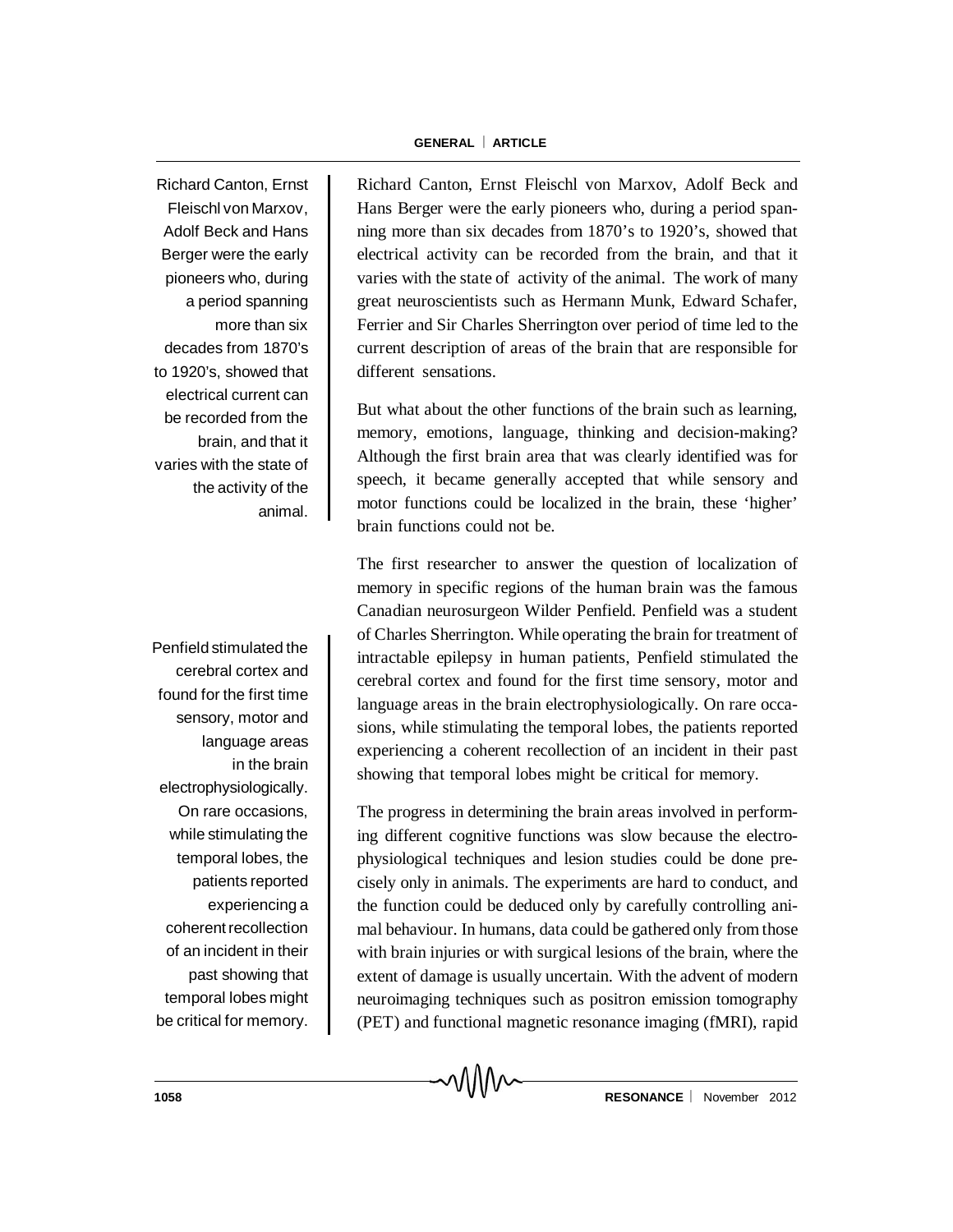advances are being made in understanding the brain areas involved in higher cognitive functions. PET visualizes the local changes in the cerebral blood flow and metabolism that occur during mental activities, such as reading, speaking and thinking. fMRI is based on detection of changes in the ratio of oxyhemoglobin to deoxyhemoglobin in specific brain areas, which occur because neurons in those areas are more active and therefore use more energy and oxygen. Using these imaging techniques experiments have been done to detect brain areas that are involved in language, identification of people and objects, emotions such as fear, anger, greed, and decision-making.

#### **3. The Brain is also Made Up of Cells**

Cells as building blocks of plants were first described in 1653 by Robert C Hooke. By 1839 the cell theory, which states that tissues of all living organisms are composed of cells, was enunciated by Matthias Jacob Schleiden and Theodor Schwann. However, the cell theory had not been extended to the brain tissue. In the 19th century two competing ideas prevailed. One, called the reticular theory, postulated that the brain tissue was a continuous uninterrupted network in which information flowed freely. This idea got traction because the prevailing methods at that time failed to resolve individual cells as separate structures in the brain. The fine processes of the cells of the brain could not be traced to their ends and appeared to form a continuous network. This idea was also appealing because it viewed the entire brain as a single structure where all the thought processes had a diffused and mixed existence. The second theory postulated that the brain was composed of cells just like any other part of the body. This theory had roots in the idea of localization of function in the brain.

The fact that the brain is made up of cells was established by the work of two outstanding neuroscientists, Santiago Ramón *y* Cajal2 of Spain and Camillo Golgi of Italy. Their work revolutionized the way we view and conceptualize the structure and function of the brain, and it forms the basis of all of the modern cellular and molecular neuroscience.

fMRI is based on detection of changes in the ratio of oxyhemoglobinto deoxyhemoglobin in specific brain areas, which occur because neurons in those areas are more active and therefore use more energy and oxygen.

<sup>2</sup> See *Resonance,* Vol.5, No.11, 2010*.*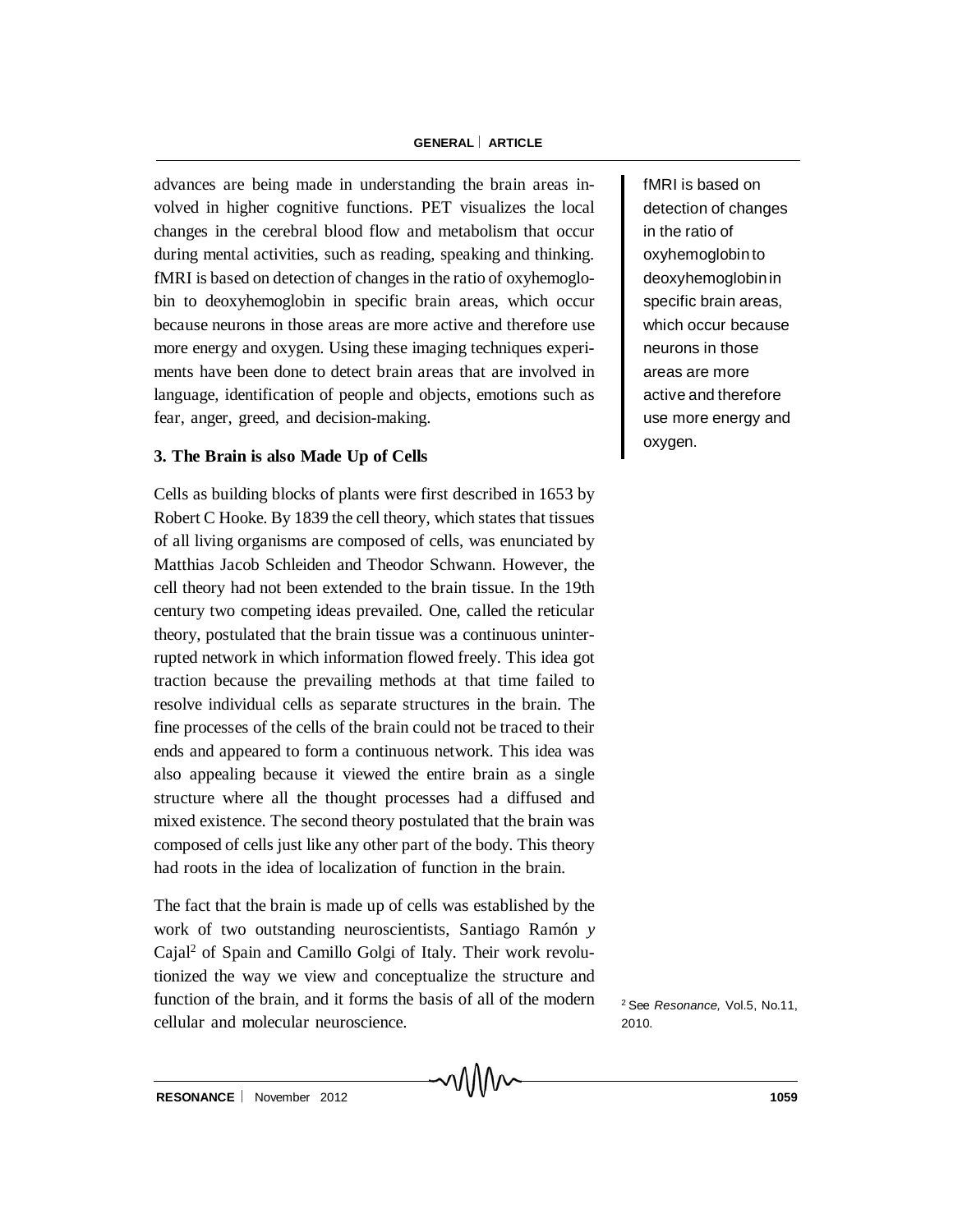Using Golgi staining, Cajal showed that the nervous system is composed of anatomically and functionally distinct cells.

Golgi, in 1873 developed a new staining technique, which is now called the Golgi technique. This technique, which uses silver nitrate, stains only a few cells in the brain. But these few cells get stained completely, down to their fine processes. Cajal's introduction to the Golgi staining technique happened in 1887, when he was 35 years old. That year Dr Luis Simarro Lacabra, a psychiatrist interested in histological research showed Cajal specimens stained by Golgi's silver impregnation technique discovered 14 years earlier. Cajal wrote in his autobiography – "it was there, in the house of Dr. Simarro...that for the first time I had an opportunity to admire...those famous sections of the brain impregnated by the silver method of the Savant of Pavia". 'Savant of Pavia' referred to Golgi, who was working in the University of Pavia.

Using Golgi staining, Cajal, who was the main proponent of the neuron theory, showed that the nervous system is composed of anatomically and functionally distinct cells. From 1887 to 1903, Cajal utilized the Golgi staining methods to document almost all parts of the nervous system. Based on his observations, in opposition to almost all contemporary neurologists, neuroanatomists and neurohistologists including Golgi himself, Cajal put forth and fervently defended the neuron doctrine to explain the structure of the nervous system.

He wrote, "Our observations revealed, in my opinion, the terminal arrangement of the nerve fibres. These fibres, ramifying several times, always proceed towards the neuronal body, or towards the protoplasmic expansions around which arises plexuses or very tightly bound and rich nerve nest...[the] morphological structures, whose form varies according to the nerve centres being studied, confirm that the nerve elements possess reciprocal relationships in contiguity but not in continuity. It is confirmed also that those more or less intimate contacts are always established, not between the nerve arborizations alone, but between these ramifications on the one hand, and the body and protoplasmic processes on the other." His drawings, many of which are collected in his classic book *Histologie du Système Nerveux de l'Homme et des Vertébrés*, although made with a relatively primitive microscope, have all

MM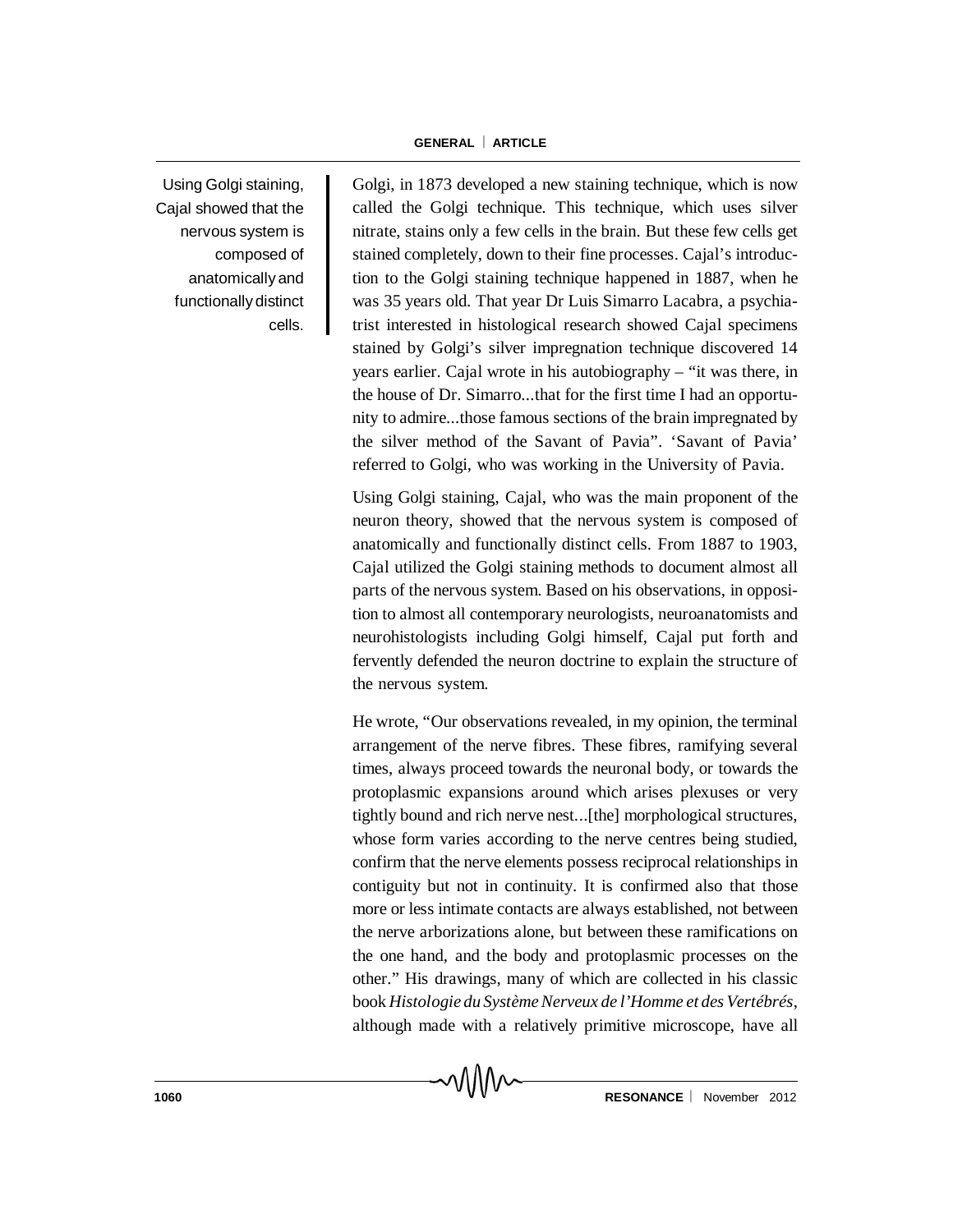

**Figure 2.** The reticular theory and the neuron theory. The drawings show organization of the nerve cells in the cerebellum as visualized by Golgi staining and drawn by Golgi (left) and Caial (right). The diagram on the right was published as part of Golgi's Nobel Lecture. Golgi claimed that the nerve fibrils of different kinds of cells found in the cerebellum were interconnected *without a pause between two nerve cells* forming a dense nerve network. Cajal, looking at the same structure, observed a clear separation between individual nerve cells (see the gap pointed by the arrow in part of the magnified drawing in the circle).

MM

been found to be accurate. Cajal noted, "… nervous element is an absolutely autonomous unit"; the term neuron was coined only in 1891 by Wilhelm Waldeyer.

Although we still do not know exactly how the Golgi's technique works, establishment of the neuron doctrine led to all the modern discoveries in neurosciences such as understanding of the structure and function of different types of neurons, their pattern of connectivity, properties of their junctions called synapses, transmission of information in the brain, biochemical analysis of the properties of neurons, neurophysiological characterization of function of individual neurons, and the understanding of how abnormalities of neuronal function leads to many brain diseases.

Although Golgi was a brilliant observer, ironically, he himself remained a firm believer in the idea of reticulate theory until the end. He wrote "If a method of preparation capable of demonstrating the anastamoses of different cells exists, it must be that of black staining…Thanks to this reagent one notes not only the cell body with its primary extension [the axon] clearly revealed, but,

**Reticular theory** – According to the reticular theory the cytoplasm of the cells of the brain is contiguous, forming a single large network. This theory, which is now abandoned, appealed to the notion of uninterrupted flow of information, thoughts and emotions in the brain.

**Neuron theory** – Neuron theory of the brain states that the brain is composed of distinct individual cells called neurons. This theory brings the microscopic structure of the brain in accordance with the structure of other parts of the body.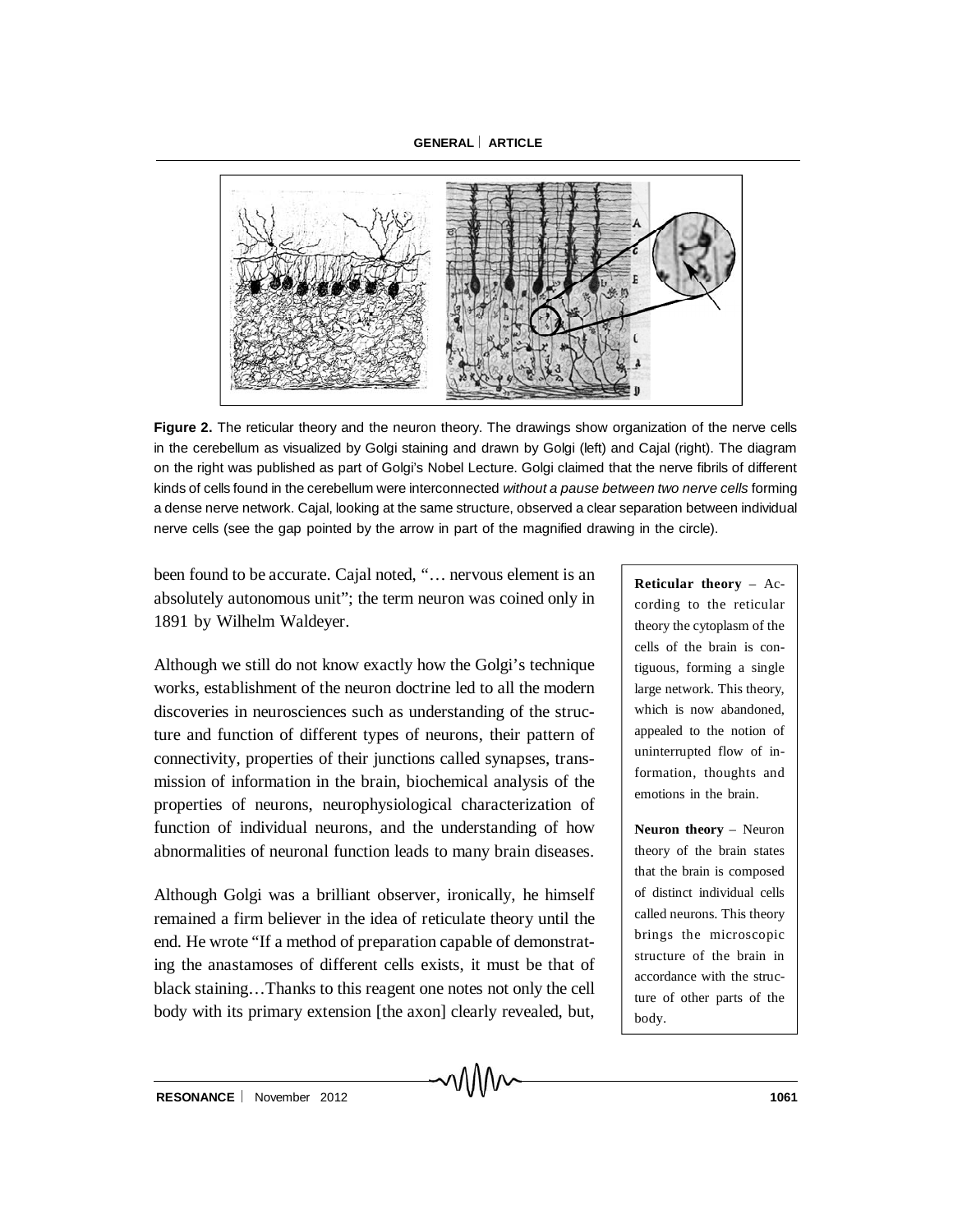Luigi Galvani discovered that the nerve and the connected muscles of a dead frog twitched when they were touched by a charged electric device. He proposed that animal electricity flowed through the nerve to the muscle causing its contraction.

The idea of mind/ soul acting on the body through some mysterious force was being challenged more and more by these discoveries in which the electrical nature of the brain– body interaction was emerging.

in addition, the most delicate ramifications. The use of the black dye can be limited to a small number of cells or to more extensive groups; occasionally one may even obtain a comprehensive view of an entire area of the central nervous system". However his many descriptions of the brain remain valid today. He described two kinds of neurons based on how far they send information, which are now called Golgi Type 1 and Golgi Type 2 neurons. He also gave an accurate description of the sensory organ in tendons, which are called Golgi tendon organs.

Golgi and Cajal shared the Nobel Prize in Physiology and Medicine in 1906.

## **4. Communication Among Brain Cells**

Interestingly due to advances in the field of electricity, investigations into the nature of signals that flow in the nerves to communicate with the muscles preceded our understanding of the structural and functional organization of the brain. Luigi Galvani (1737–1798), an eminent professor from the University of Bologna, Italy discovered that the nerve and the connected muscles of a dead frog twitched when they were touched by a charged electric device. He proposed that animal electricity flowed through the nerve to the muscle causing its contraction.

With the original insights of Galvani, electrophysiology in modern times was advanced substantially by three German physiologists – Emil DuBois-Reymond, Johannes Muller, and Herman von Helmholtz, who were instrumental in the characterization of electrical activity in nerve cells and determination of the speed at which the information travels through the nerve. The idea of mind/soul acting on the body through some mysterious force was being challenged more and more by these discoveries in which the electrical nature of the brain–body interaction was emerging.

With the establishment of the neuron doctrine the immediate question was how neurons communicate with each other. The sharp observer that Cajal was, he also proposed that axons and dendrites, and the processes of the cells, which had earlier been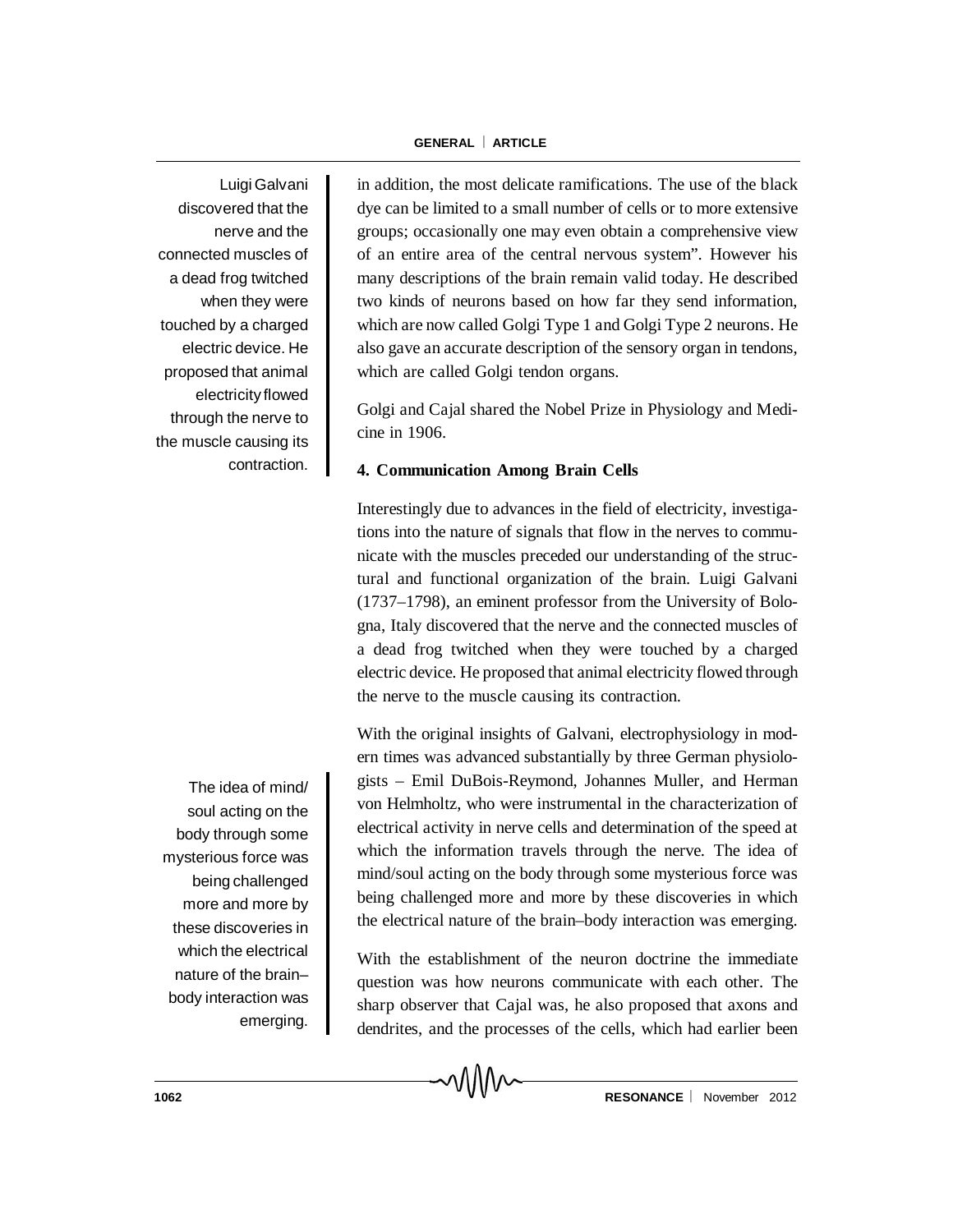described in accurate detail by Otto Friedrich Carl Dieters, might have specific roles in carrying information to and from neurons. The point of junctions between neurons, where they exchange information was called 'synapse' by Sir Charles Scott Sherrington. The initial clues about how neurons might communicate with each other came from the famous experiments by a German pharmacologist, Otto Loewi.

The vagus nerve, arising from the brain stem, innervates a patch of tissue of the heart, which is responsible for the maintenance of the normal rhythm of the heartbeat. Loewi, who received the Nobel Prize in 1936, dissected out an intact beating frog heart along with the vagus nerve and stimulated the vagus nerve to slow the heartbeat. He then took the fluid bathing this heart and placed another frog heart without the vagus nerve into it, which resulted in the slowing of the heart-beat rate in this second heart. This showed that some soluble chemical released by the vagus nerve was controlling the heart rate. This chemical was later found to be acetylcholine, the first neurotransmitter to be discovered. Neurotransmitters are a family of chemicals that transmit electrical signals from a neuron to a target cell at the synapse. A large number of neurotransmitters have since been discovered each with a specific function. The role of neurotransmitters in neuronal communication and control of information flow is an active area of research. Chemicals that enhance the action of neurotransmitters or mimic their role, and chemicals that block their action are already used in treating many of the brain diseases and symptoms, from pain due to injury to depression.

## **5. Adult Brain is Plastic**

The cells of the brain generally do not divide in adults. Therefore, the adult brain cannot easily repair itself after injuries, but does it also mean that the adult brain is structurally and functionally incapable of any change? That was the belief until about the 1980's for most areas of the brain, except for those involved in learning and memory. The most recent and the last landmark discovery in the brain sciences discussed here is that the brain

ላለለሁ

**Neurotransmitters** are a family of chemicals that transmit electrical signals from a neuron to a target cell at the synapse.

Chemicals that enhance the action of neurotransmitters or mimic their role, and chemicals that block their action are already used in treating many of the brain diseases and symptoms, from pain due to injury to depression.